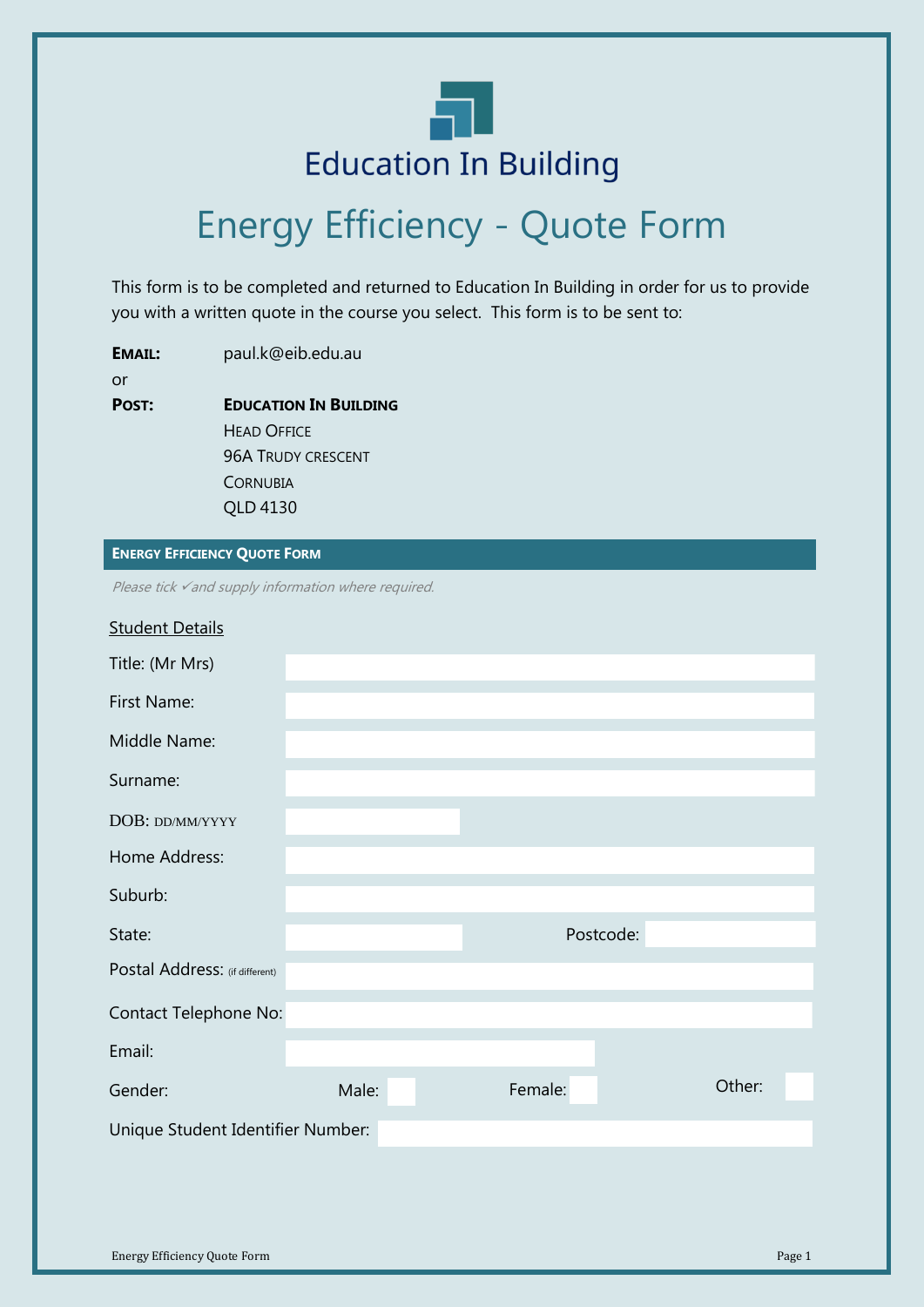## **NATIONALLY RECOGNISED QUALIFICATION**

Please tick  $\checkmark$  the qualification you wish to apply for:

Certificate IV in Home Energy Efficiency and Sustainability CPP41119

|                          | <b>WILL YOU BE APPLYING FOR ANY OF THE FOLLOWING</b> |
|--------------------------|------------------------------------------------------|
| Please tick $\checkmark$ |                                                      |
| <b>VIC</b>               | Residential Efficiency Scorecard                     |
| <b>NSW</b>               | <b>Basix Certification</b>                           |
|                          |                                                      |
| <b>ACT</b>               | Class A - Building Inspector                         |
| ACT                      | Class $B -$ Building Inspector                       |

#### **PREVIOUS TRAINING UNDERTAKEN**

Please supply information where required.

If you have completed training in any of these Residential Building Thermal Performance tools? Please provide us with the version number, date completed and training providers name.

| <b>BERSPro</b>    | <b>Version Number</b>    |  |
|-------------------|--------------------------|--|
|                   | <b>Training Provider</b> |  |
|                   | Date training completed  |  |
| <b>AccuRate</b>   | <b>Version Number</b>    |  |
|                   | <b>Training Provider</b> |  |
|                   | Date training completed  |  |
| <b>FirstRate5</b> | <b>Version Number</b>    |  |
|                   | <b>Training Provider</b> |  |
|                   | Date training completed  |  |
| <b>HERO</b>       | <b>Version Number</b>    |  |
|                   | <b>Training Provider</b> |  |
|                   | Date training completed  |  |

✔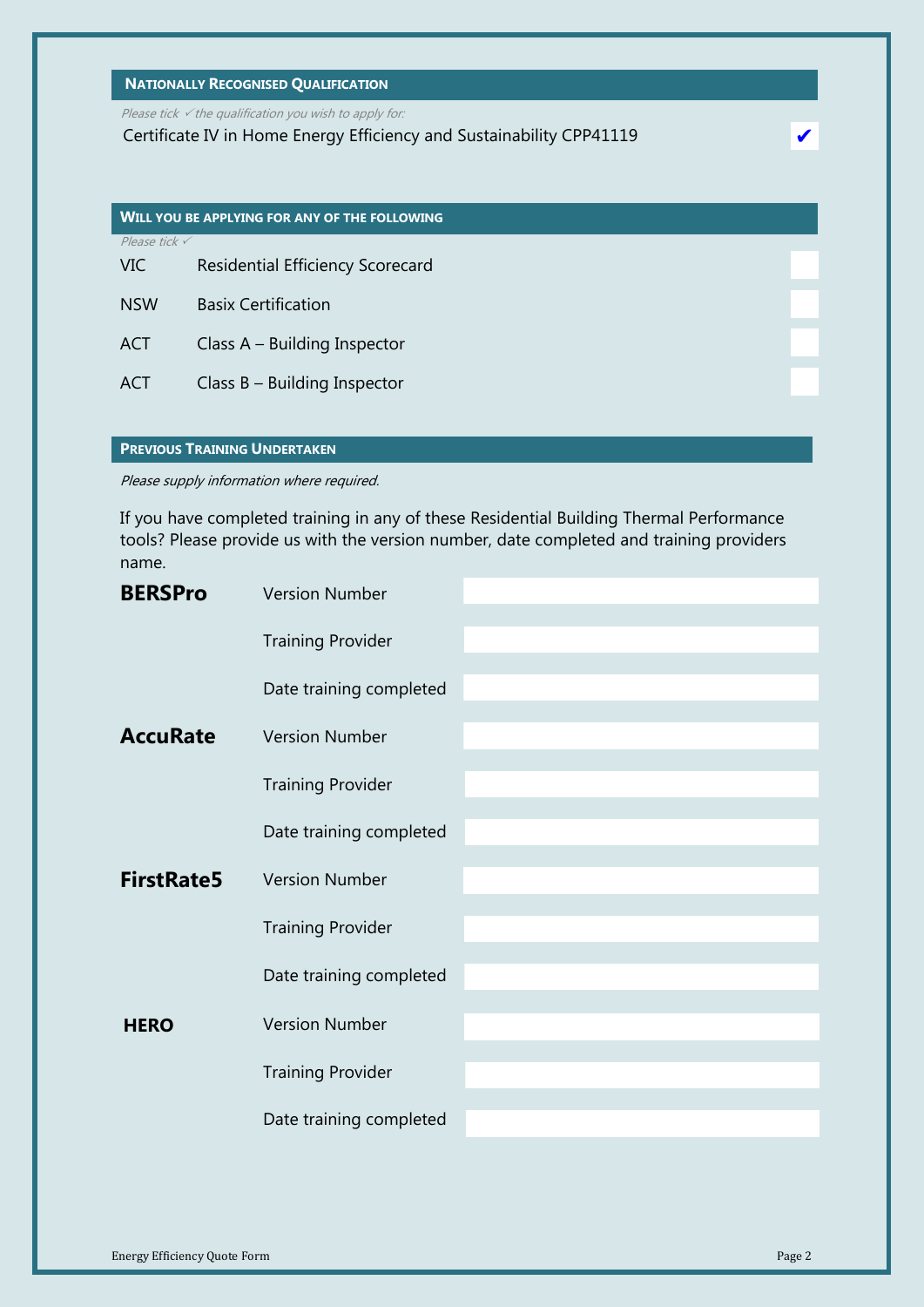| <b>CULTURAL DIVERSITY &amp; LANGUAGE</b>                                                                                 |                   |     |           |
|--------------------------------------------------------------------------------------------------------------------------|-------------------|-----|-----------|
| Please supply information where required.                                                                                |                   |     |           |
| Where you born in Australia?                                                                                             |                   | Yes | <b>No</b> |
| If no, which country where you born?                                                                                     |                   |     |           |
| Are you of Aboriginal Origin?                                                                                            |                   | Yes | <b>No</b> |
| Are you of Torres Strait Islander Origin?                                                                                |                   | Yes | <b>No</b> |
| Are you a Permanent Resident of Australia?                                                                               |                   | Yes | <b>No</b> |
| Is English the main language spoken within your home?                                                                    |                   | Yes | <b>No</b> |
| If no, please state the main language spoken within the home                                                             |                   |     |           |
| Do you consider yourself to have a permanent disability, impairment or a long-term<br>condition in any of the following? |                   |     |           |
| Vision                                                                                                                   |                   |     |           |
| Hearing                                                                                                                  |                   |     |           |
| Physical                                                                                                                 |                   |     |           |
| Learning                                                                                                                 |                   |     |           |
|                                                                                                                          |                   |     |           |
| Other                                                                                                                    |                   |     |           |
| <b>EDUCATION</b>                                                                                                         |                   |     |           |
|                                                                                                                          | Australia         |     |           |
| Was your schooling in:                                                                                                   | Outside Australia |     |           |
|                                                                                                                          |                   |     |           |
| If outside of Australia, Name of country                                                                                 |                   |     |           |
| What was the highest completed school level?                                                                             |                   |     |           |
| Completed Year 12                                                                                                        |                   |     |           |
| Completed Year 11                                                                                                        |                   |     |           |
| Completed Year 10                                                                                                        |                   |     |           |
| Completed Year 9 or equivalent                                                                                           |                   |     |           |
| Completed Year 8 or below<br>Are you still enrolled in secondary or senior secondary education?                          |                   | Yes | <b>No</b> |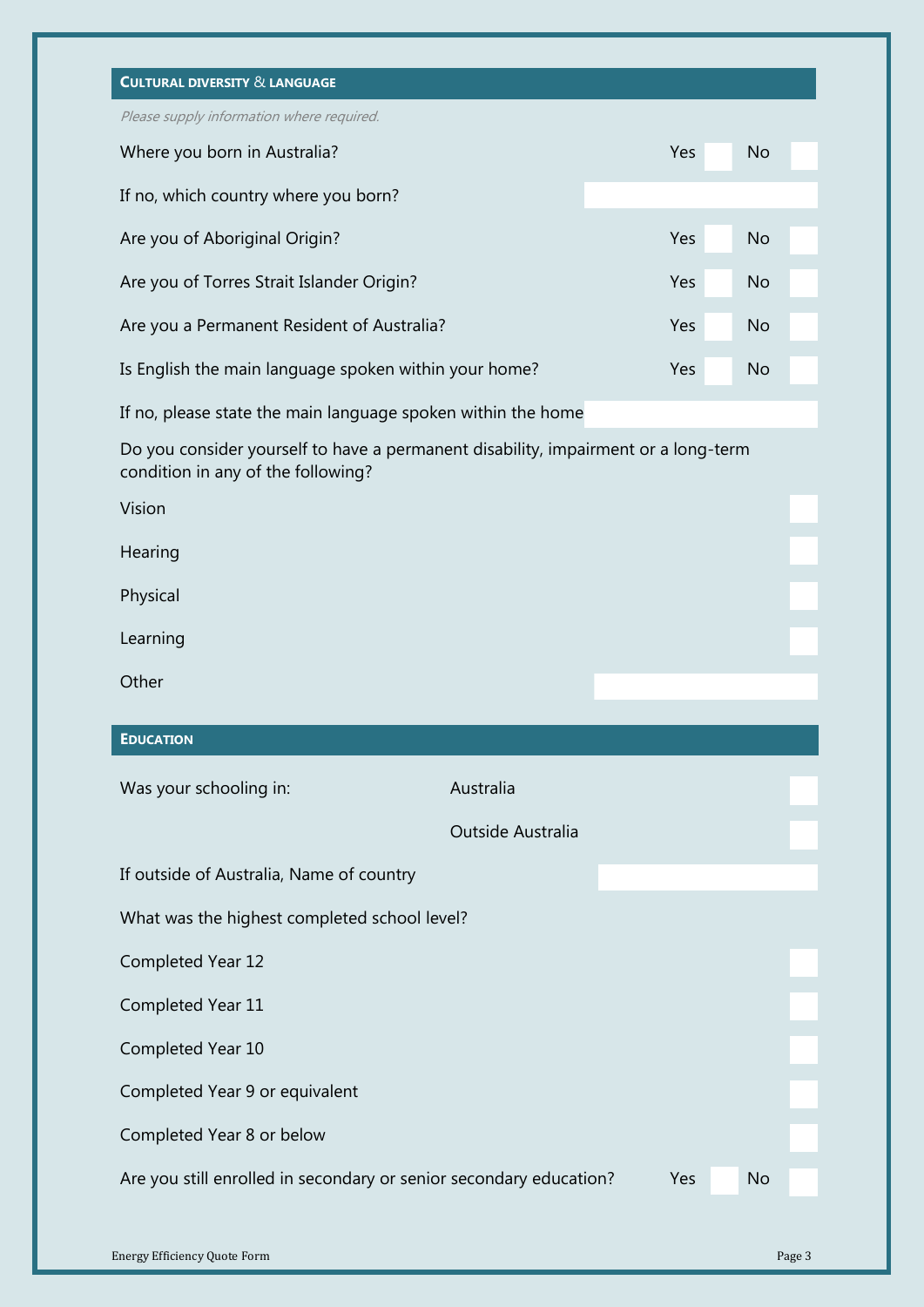#### **PREVIOUS QUALIFICATIONS ACHIEVED**

Please supply information where required.

Have you successfully completed any of the following Qualifications?

| Level Achieved                          | Name of Qualification | Year Achieved |
|-----------------------------------------|-----------------------|---------------|
| Advanced Diploma or<br>Associate Degree |                       |               |
| Bachelor Degree or Higher<br>Degree     |                       |               |
| Diploma or Associate<br>Diploma         |                       |               |
| Certificate IV                          |                       |               |
| Certificate III                         |                       |               |
| Other                                   |                       |               |
|                                         |                       |               |
| <b>CREDITS</b>                          |                       |               |

## **Recognition of Prior Learning (RPL)**

Recognition of prior learning is a process that involves an assessment of your relevant prior learning (including formal, informal and non-formal learning through work experience, life experience, training courses and work based training) . From the information you provide we can determine if you will receive recognition for the units in which you have demonstrated either competency or similarity of learning outcomes, and you will only need to complete an assessment for those units.

Will you be applying for any RPL?

| Yes | No |
|-----|----|

## **Credit Transfer**

Credit transfer is a process that gives you credit for components of a qualification based on **identical** study that you've previously successfully completed. If you've previously completed formal studies, for example at another VET provider, or higher education provider, you may be eligible to receive credit towards a qualification. If we assess that units in your course are **identical** to any you have previously completed, you will receive a credit transfer for those units. That means you won't have to study or pay for those units again and they will count towards your qualification.

| Yes<br>Will you be applying for any Credit transfers?                                             | <b>No</b> |
|---------------------------------------------------------------------------------------------------|-----------|
| <b>EMPLOYMENT DETAILS</b>                                                                         |           |
| Please choose one of the following categories that best describes your current employment status. |           |
| Full-time employee                                                                                |           |
| Part-time employee                                                                                |           |
| Self-employed                                                                                     |           |
| Self-employed – employing others                                                                  |           |
| Employed – unpaid worker in a family business                                                     |           |
| Unemployed – seeking full time work                                                               |           |
| Unemployed – seeking part time work                                                               |           |
| Not employed – not seeking employment                                                             |           |
|                                                                                                   |           |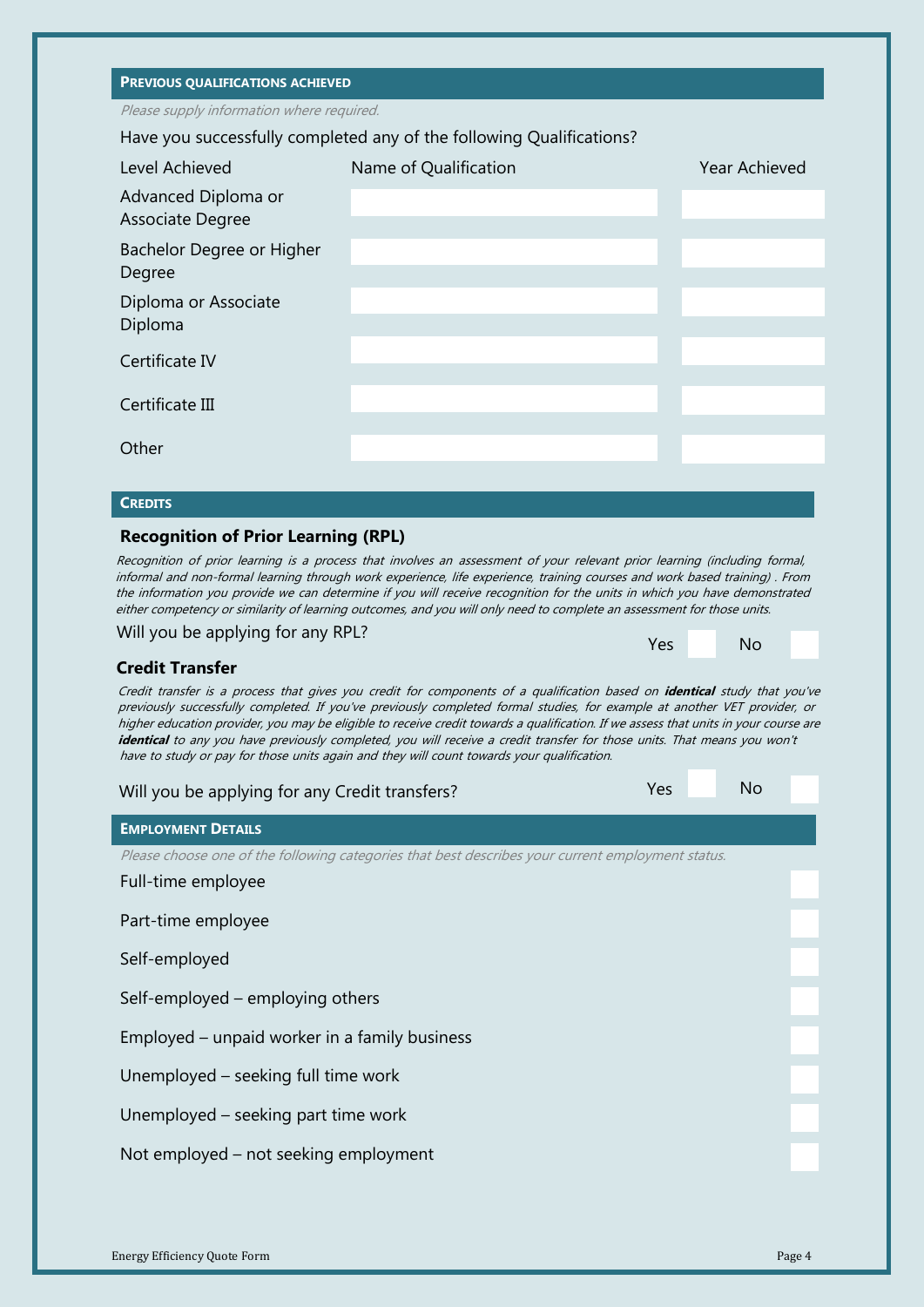## **PROOF OF IDENTIFICATION**

Please provide one of the following with this request as proof of your identification.

Drivers Licence

Medicare Card

Australian Passport

Visa (with Non-Australian Passport) for International Students

Birth Certificate (Australian) \* please note a Birth Certificate extract is not sufficient

Certificate of Registration by Descent

Citizenship Certificate

ImmiCard

#### **STUDY REASON**

Please choose one of the following categories that best describes your main reason for undertaking this course.

To get a job

To obtain a licence

To develop my existing business

To start my own business

To try for a different career

To get a better job or promotion

It is a requirement of my job

I wanted extra skills for my job

To get into another course of study

For personal interest or self development

Other reasons

## **FUNDING**

Will you be applying for Mature age funding Only available if you are aged between 40 to 70

Yes No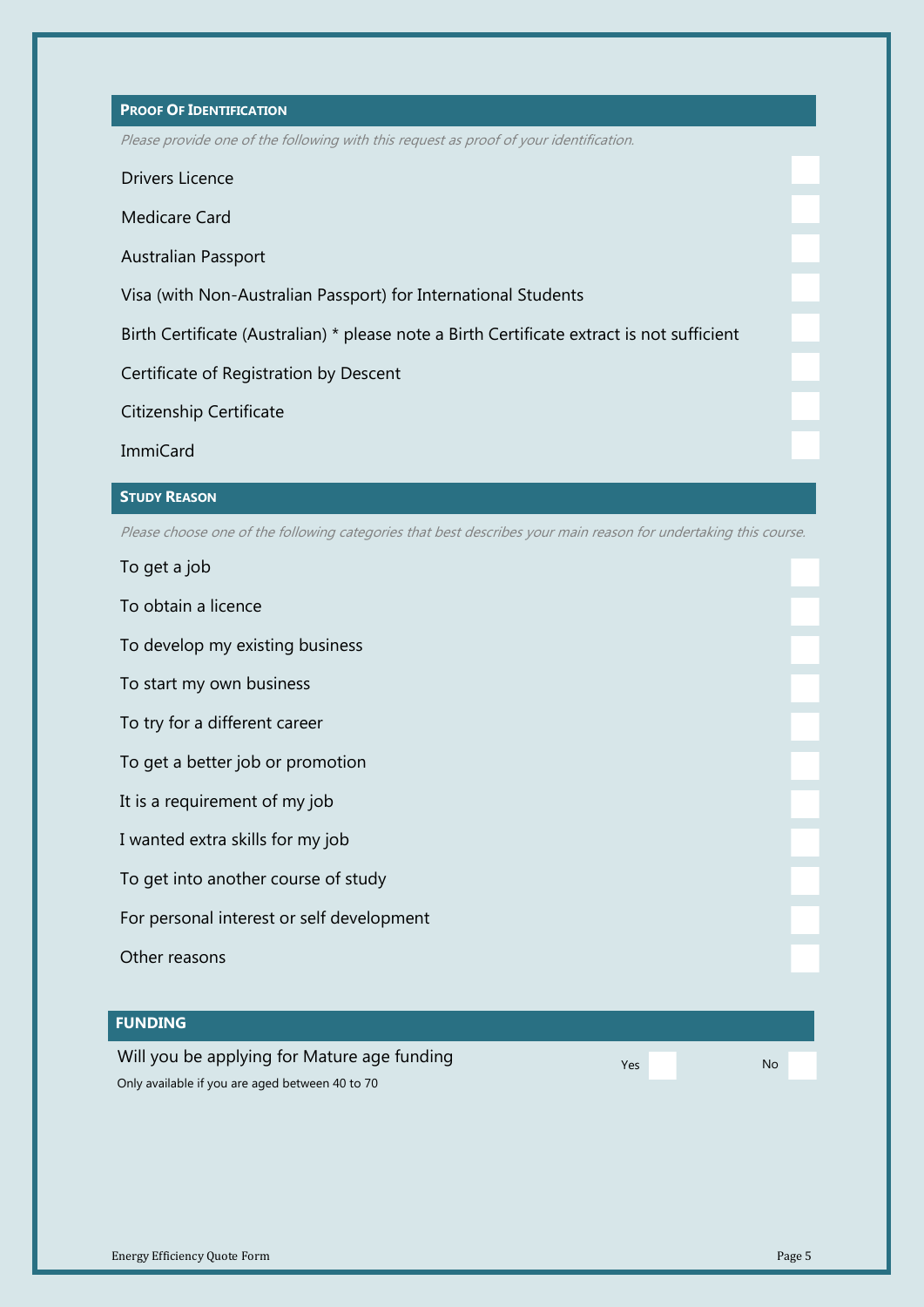## **YOUR ADDITIONAL INFORMATION**

Provide additional information you would like to let us know about that will assist us in providing you with the most cost effective and practical quote?

#### **YOUR ADDITIONAL INFORMATION**

Tell us about your work history or provide documents (i.e) CV or resume.